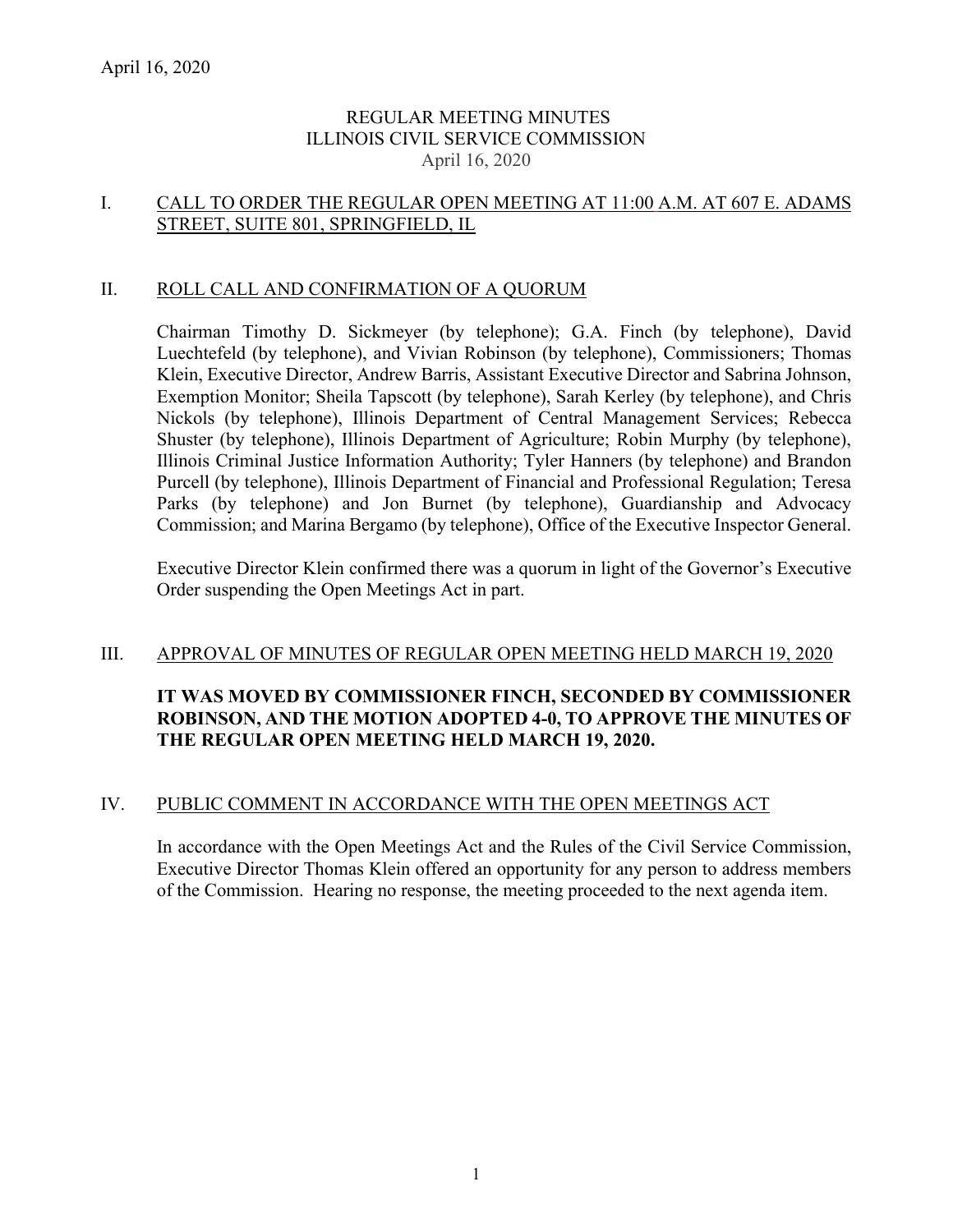## V. EXEMPTIONS UNDER SECTION 4d(3) OF THE PERSONNEL CODE

#### **A. Governing Rule – Section 1.142 Jurisdiction B Exemptions**

- a) The Civil Service Commission shall exercise its judgment when determining whether a position qualifies for exemption from Jurisdiction B under Section 4d(3) of the Personnel Code. The Commission will consider any or all of the following factors inherent in the position and any other factors deemed relevant to the request for exemption:
	- 1) The amount and scope of principal policy making authority;
	- 2) The amount and scope of principal policy administering authority;
	- 3) The amount of independent authority to represent the agency, board or commission to individuals, legislators, organizations or other agencies relative to programmatic responsibilities;
	- 4) The capability to bind the agency, board or commission to a course of action;
	- 5) The nature of the program for which the position has principal policy responsibility;
	- 6) The placement of the position on the organizational chart of the agency, board or commission;
	- 7) The mission, size and geographical scope of the organizational entity or program within the agency, board or commission to which the position is allocated or detailed.
- b) The Commission may, upon its own action after 30 days' notice to the Director of Central Management Services or upon the recommendation of the Director of the Department of Central Management Services, rescind the exemption of any position that no longer meets the requirements for exemption set forth in subsection (a). However, rescission of an exemption shall be approved after the Commission has determined that an adequate level of managerial control exists in exempt status that will insure responsive and accountable administrative control of the programs of the agency, board or commission.
- c) For all positions currently exempt by action of the Commission, the Director of Central Management Services shall inform the Commission promptly in writing of all changes in essential functions, reporting structure, working title, work location, position title, position number or specialized knowledge, skills, abilities, licensure or certification.
- d) Prior to granting an exemption from Jurisdiction B under Section 4d(3) of the Personnel Code, the Commission will notify the incumbent of the position, if any, of its proposed action. The incumbent may appear at the Commission meeting at which action is to be taken and present objections to the exemption request.

(Source: Amended at 34 Ill. Reg. 3485, effective March 3, 2010)

\* \* \*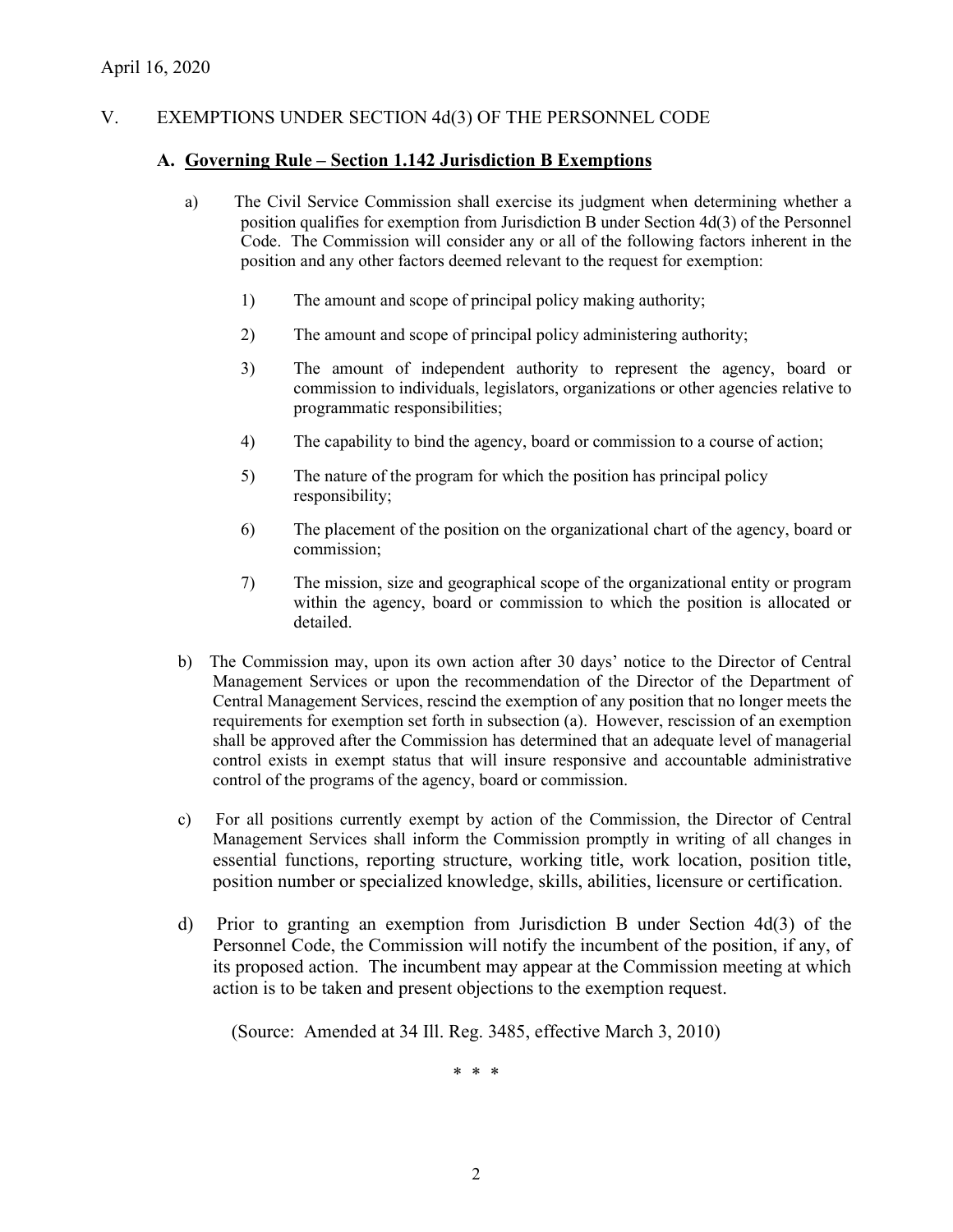## **B. Requests for 4d(3) Exemption**

 Exemption Monitor Sabrina Johnson indicated that Item B was a request for a Deputy Director/Chief of Staff within the Office of the Executive Director at the Criminal Justice Information Authority, a position that reported to the Executive Director. This position developed and implemented agency policies and procedures, served on the Director's executive staff for planning and coordinating short and long-term goals and objectives, and served as a liaison to the Governor's Office, the Lieutenant Governor's Office and the public. Staff recommended this exemption request be granted.

| <b>Position Number</b>  | 37015-50-05-000-00-01          |
|-------------------------|--------------------------------|
| <b>Functional Title</b> | Deputy Director/Chief of Staff |
| Incumbent               | Charise Williams               |
| Supervisor              | <b>Executive Director</b>      |
| Location                | <b>Cook County</b>             |

### **B. Illinois Criminal Justice Information Authority – proposed exemption**

## **IT WAS MOVED BY COMMISSIONER ROBINSON, SECONDED BY COMMISSIONER FINCH, AND THE MOTION ADOPTED 4-0 TO GRANT THE 4d(3) EXEMPTION REQUEST FOR THE FOLLOWING POSITION:**

## **B: Deputy Director/Chief of Staff (CJIA)**

 $\triangleright$  Exemption Monitor Sabrina Johnson indicated that Item C was removed from the Agenda at the request of Central Management Services (CMS). CMS indicated the position is pending approval of the OEIG at this time.

| <b>Position Number</b>  | 40070-20-02-150-00-01 |
|-------------------------|-----------------------|
| <b>Functional Title</b> | Deputy Chief Counsel  |
| Incumbent               | Vacant                |
| Supervisor              | Chief Legal Counsel   |
| Location                | Sangamon County       |

 **C. Illinois Dept. of Public Health – proposed exemption (removed from Agenda)**

 $\triangleright$  Exemption Monitor Sabrina Johnson indicated that Items D, E and F are positions that involve medical cannabis and these 4d(3) exempt positions expire July 1, 2020. Item D was a Division Manager at the Department of Agriculture, Item E was a Medical Cannabis Deputy Director at the Department of Financial and Professional Regulation and Item F was a Division Chief at the Department of Public Health. These positions were included within the Compassionate Use of Medical Cannabis Program Act. Staff recommended these exemption requests be granted.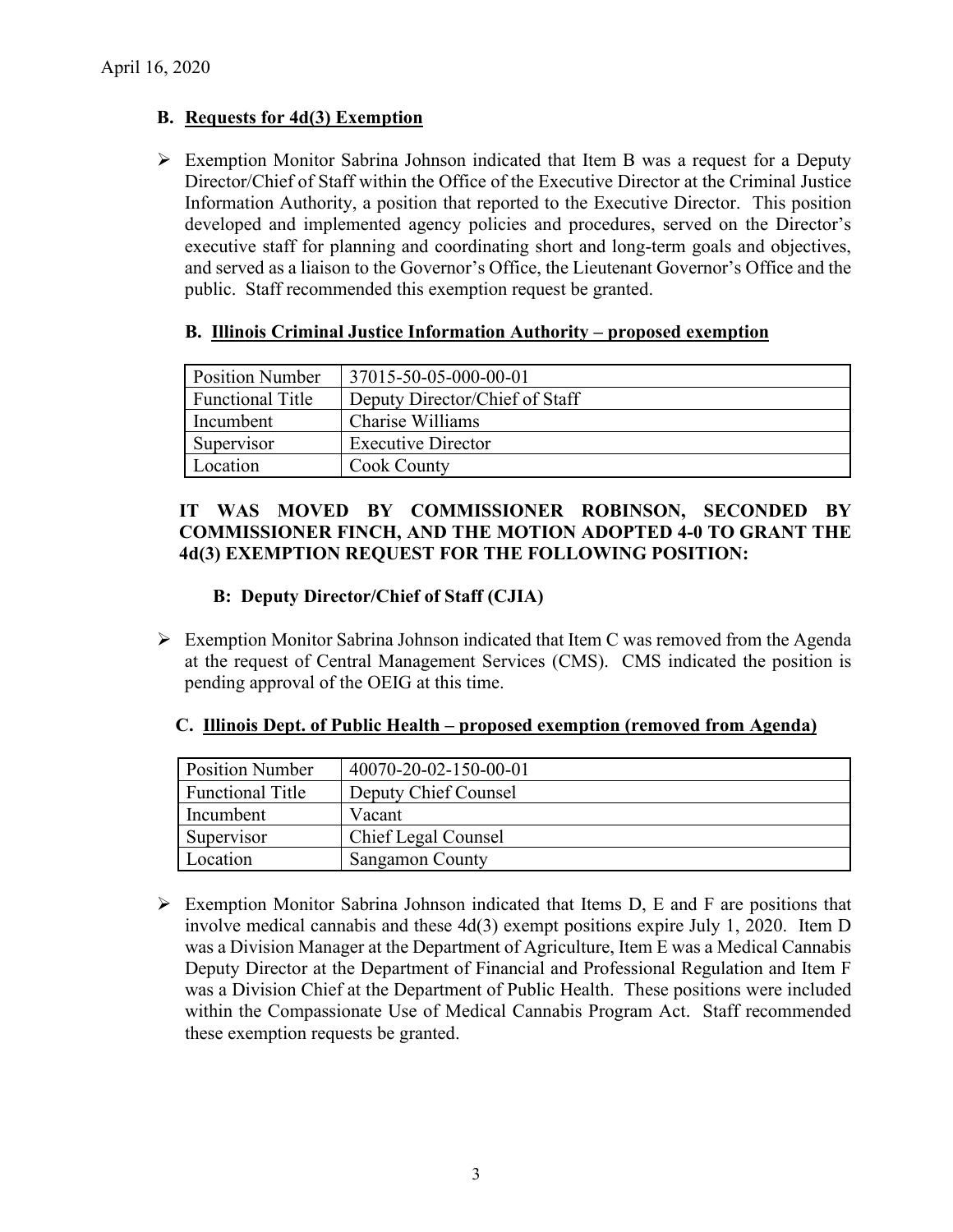| D. Illinois Department of Agriculture – proposed exemption |
|------------------------------------------------------------|
|------------------------------------------------------------|

| <b>Position Number</b>  | 40070-11-50-000-00-01 (exemption expires July 1, 2020) |
|-------------------------|--------------------------------------------------------|
| <b>Functional Title</b> | Division Manager                                       |
| Incumbent               | Jeffrey Cox                                            |
| Supervisor              | Director                                               |
| Location                | <b>Sangamon County</b>                                 |

#### **E. Illinois Dept. of Financial and Professional Regulation – proposed exemption**

| <b>Position Number</b> | 40070-13-40-800-00-01 (exemption expires July 1, 2020) |
|------------------------|--------------------------------------------------------|
| Functional Title       | <b>Medical Cannabis Deputy Director</b>                |
| Incumbent              | Vacant                                                 |
| Supervisor             | Director of Professional Regulation                    |
| Location               | Cook County                                            |

#### **F. Illinois Department of Public Health – proposed exemption**

| <b>Position Number</b>  | 40070-20-31-000-00-01 (exemption expires July 1, 2020) |
|-------------------------|--------------------------------------------------------|
| <b>Functional Title</b> | Division Chief                                         |
| Incumbent               | Alaine Ewing                                           |
| Supervisor              | Deputy Director of Health Promotion                    |
| Location                | <b>Sangamon County</b>                                 |

**IT WAS MOVED BY COMMISSIONER ROBINSON, SECONDED BY COMMISSIONER LUECHTEFELD, AND THE MOTION ADOPTED 4-0 TO GRANT THE 4d(3) EXEMPTION REQUEST FOR THE FOLLOWING POSITIONS:**

- **D: Division Manager (DOA)**
- **E: Medical Cannabis Deputy Director (FPR)**
- **F: Division Chief (DPH)**

### **Proposed Rescission in accordance with Section 1.142(b) of the Rules of the Civil Service Commission**

Section 1.142(b) provides that the Commission may rescind the exemption of positions that no longer meet the requirements for exemption upon the recommendation of the Director of Central Management Services. The determination of rescission of Section 4d(3) exemptions rests with Civil Service Commission. Section 1.142(b) of the Commission Rules provides that rescission of an exemption shall be approved after the Commission has determined that an adequate level of managerial control exists in exempt status that will ensure responsive and accountable administrative control of the programs of the agency.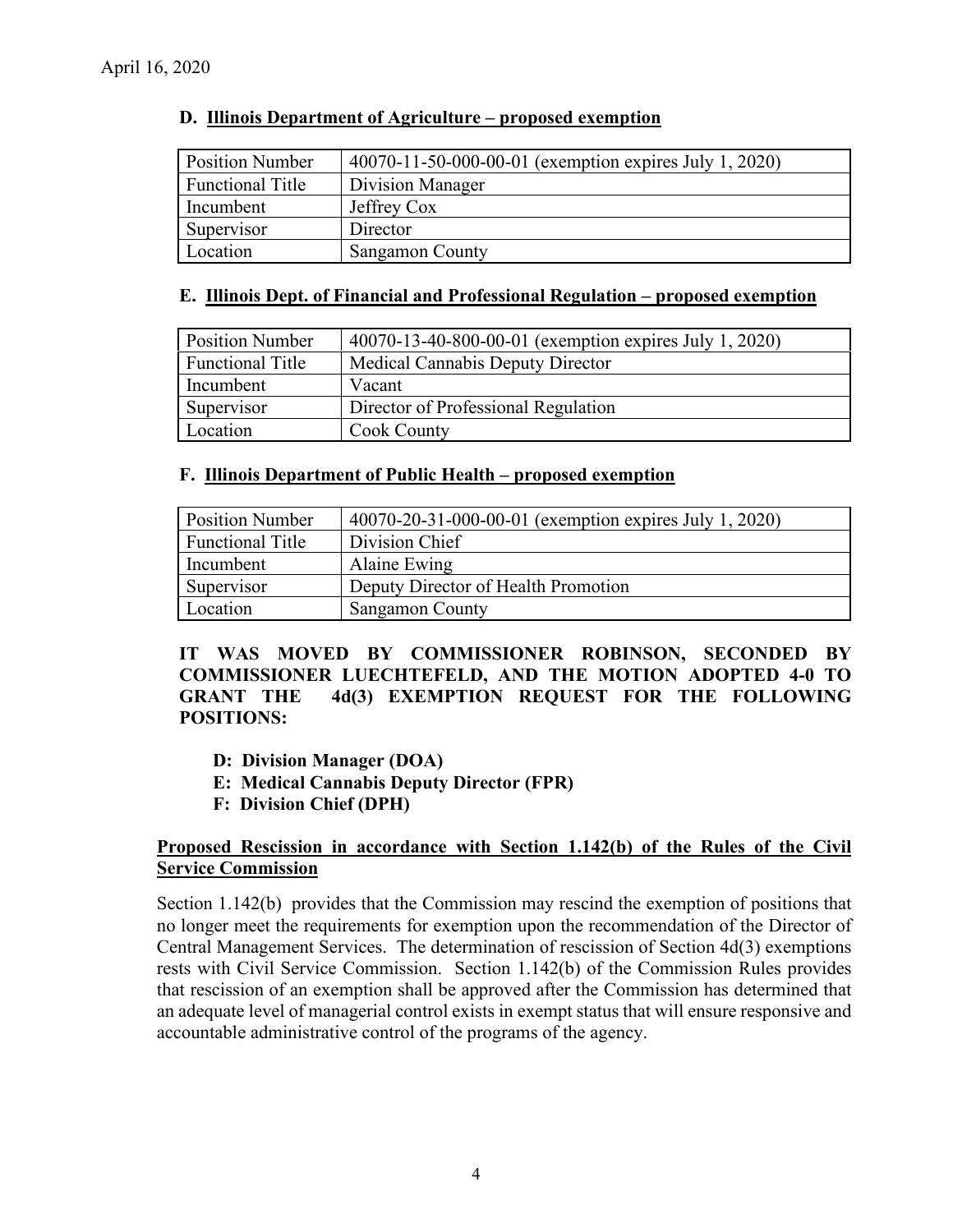$\triangleright$  Exemption Monitor Sabrina Johnson indicated that Item G was a rescission request for the Strategic Policy Advisor at the Criminal Justice Information Authority (CJIA). This exemption was approved May 2019. The Department of Central Management Services requested this rescission and CJIA does not have any objection to this request. Staff recommended rescission of the exemption.

| ltem l | Agency / Position $#$ |                                            | <b>Functional Title</b>  | Incumbent |
|--------|-----------------------|--------------------------------------------|--------------------------|-----------|
|        |                       | $\vert$ CJIA $\vert$ 37015-50-05-000-10-01 | Strategic Policy Advisor | V acant   |

## **IT WAS MOVED BY COMMISSIONER FINCH, SECONDED BY COMMISSIONER LUECHTEFELD, AND THE MOTION ADOPTED 4-0 TO RESCIND THE 4d(3) EXEMPTION FOR THE FOLLOWING POSITION:**

**G: Strategic Policy Advisor (CJIA)**

## VI. CLASS SPECIFICATIONS

### **A. Governing Rule – Section 1.45 Classification Plan**

The Commission will review the class specifications requiring Commission approval under the Classification Plan and will approve those that meet the requirements of the Personnel Code and Personnel Rules and conform to the following accepted principles of position classification:

- a) The specifications are descriptive of the work being done or that will be done;
- b) Identifiable differentials are set forth among classes that are sufficiently significant to permit the assignment of individual positions to the appropriate class;
- c) Reasonable career promotional opportunities are provided;
- d) The specifications provide a reasonable and valid basis for selection screening by merit examinations;
- e) All requirements of the positions are consistent with classes similar in difficulty, complexity and nature of work; and
- f) The relation of the class specifications to any applicable collective bargaining agreement.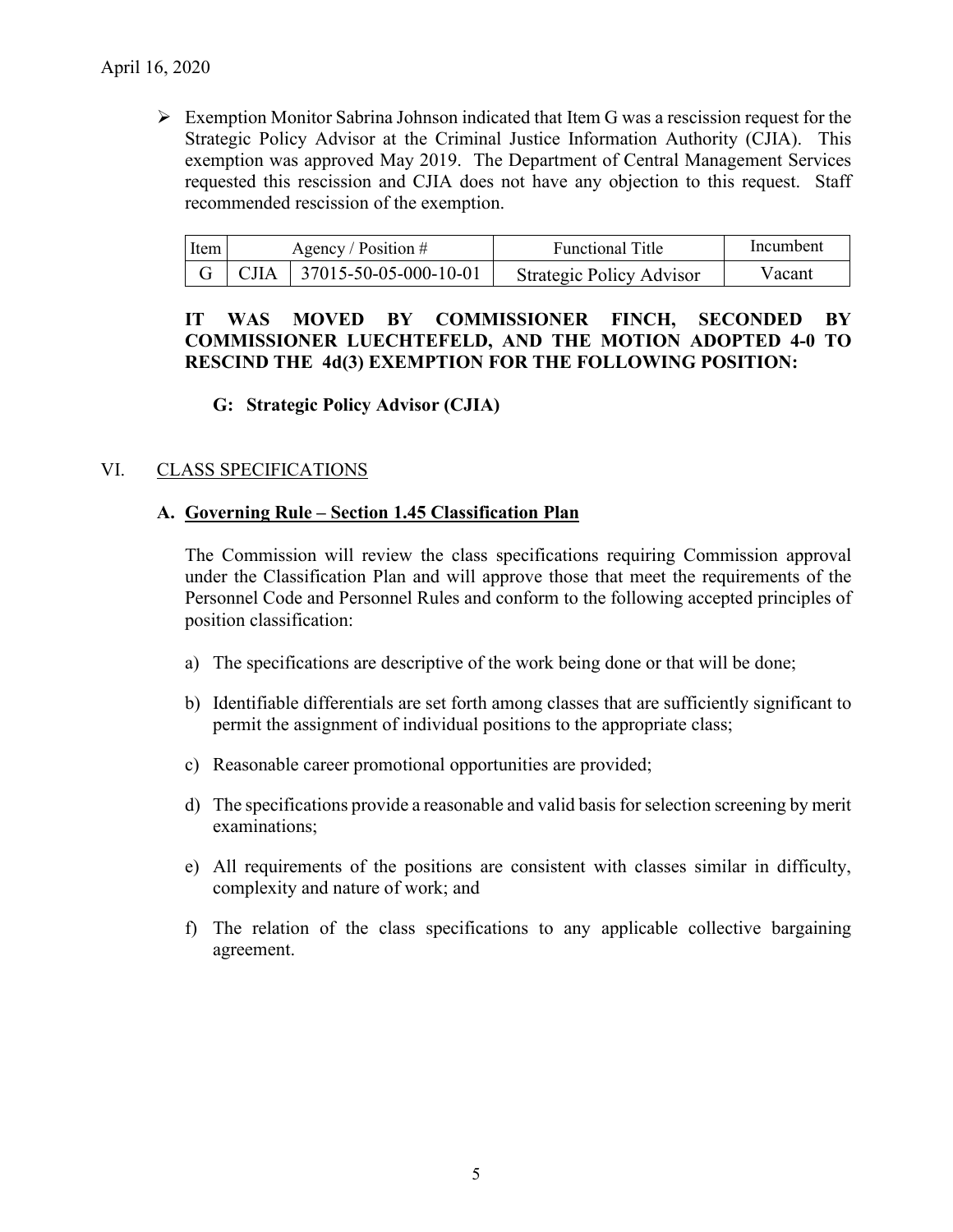The following class titles were submitted for creation and revision by the Director of the Illinois Department of Central Management Services:

## **B. Volunteer Services Coordinator I (revise) Volunteer Services Coordinator II (revise) Volunteer Services Coordinator III (revise) Disability Rights Manager (create)**

Regarding Item B, Assistant Executive Director Andrew Barris indicated the revisions addressed the requirement that certain employees in the classes have a FOID card as well as creating a new class to specifically address supervisory responsibilities. The proposed revision and creation of the classes were agreed to through collective bargaining and the revisions would not result in an increase in compensation.

## **IT WAS MOVED BY COMMISSIONER FINCH, SECONDED BY COMMISSIONER LUECHTEFELD, AND THE MOTION ADOPTED 4-0 TO APPROVE THE CREATION AND REVISION OF THE FOLLOWING CLASS SPECIFICATIONS TO BE EFFECTIVE MAY 1, 2020:**

**B. Volunteer Services Coordinator I (revise) Volunteer Services Coordinator II (revise) Volunteer Services Coordinator III (revise) Disability Rights Manager (create)**

## **IT WAS MOVED BY COMMISSIONER FINCH, SECONDED BY COMMISSIONER LUECHTEFELD, AND THE MOTION ADOPTED 4-0 TO DISAPPROVE ANY CLASS SPECIFICATIONS RECEIVED BY THE COMMISSION STAFF NOT CONTAINED IN THIS AGENDA TO ALLOW ADEQUATE STUDY.**

#### VII. PERSONNEL RULES

## **A. Civil Service Commission Governing Rule – Section 1.310 Personnel Rules**

The Commission has power to disapprove new rules or amendments to existing rules submitted by the Director of Central Management Services. Such proposed new rules or amendments of existing rules submitted to the Commission shall be accompanied by a report of proceedings attending the prior public hearing required by law with respect to them. If the Commission does not disapprove new rules or any amendment to existing rules within 30 days following the receipt from the Director of Central Management Services, the new rules or amendments have the force and effect of law after filing by the Director with the Secretary of State.

#### **B. None submitted**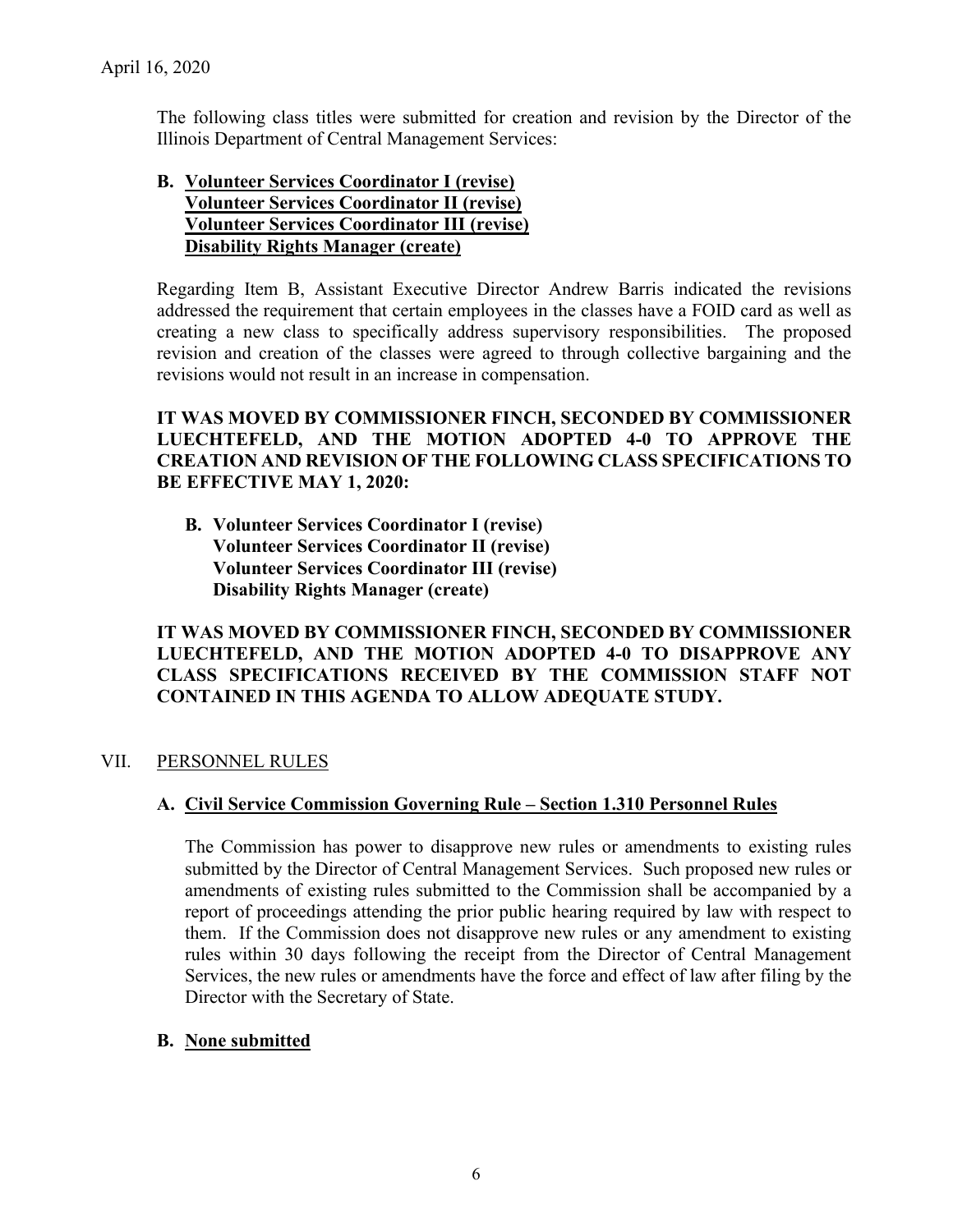**IT WAS MOVED BY COMMISSIONER FINCH, SECONDED BY COMMISSIONER LUECHTEFELD, AND THE MOTION ADOPTED 4-0 TO DISAPPROVE ANY AMENDMENTS TO PERSONNEL RULES RECEIVED BY THE COMMISSION STAFF BUT NOT CONTAINED IN THIS AGENDA TO ALLOW ADEQUATE STUDY.** 

#### VIII. MOTION TO CLOSE A PORTION OF THE MEETING

**IT WAS MOVED BY COMMISSIONER FINCH, SECONDED BY COMMISSIONER LUECHTEFELD, AND BY ROLL CALL VOTE THE MOTION ADOPTED 4-0 TO CLOSE A PORTION OF THE MEETING PURSUANT TO SUBSECTIONS 2(c)(1), 2(c)(4), AND 2(c)(11) OF THE OPEN MEETINGS ACT.**

| SICKMEYER   | YES  | <b>FINCH</b>    | YES. |
|-------------|------|-----------------|------|
| LUECHTEFELD | YES. | <b>ROBINSON</b> | YES. |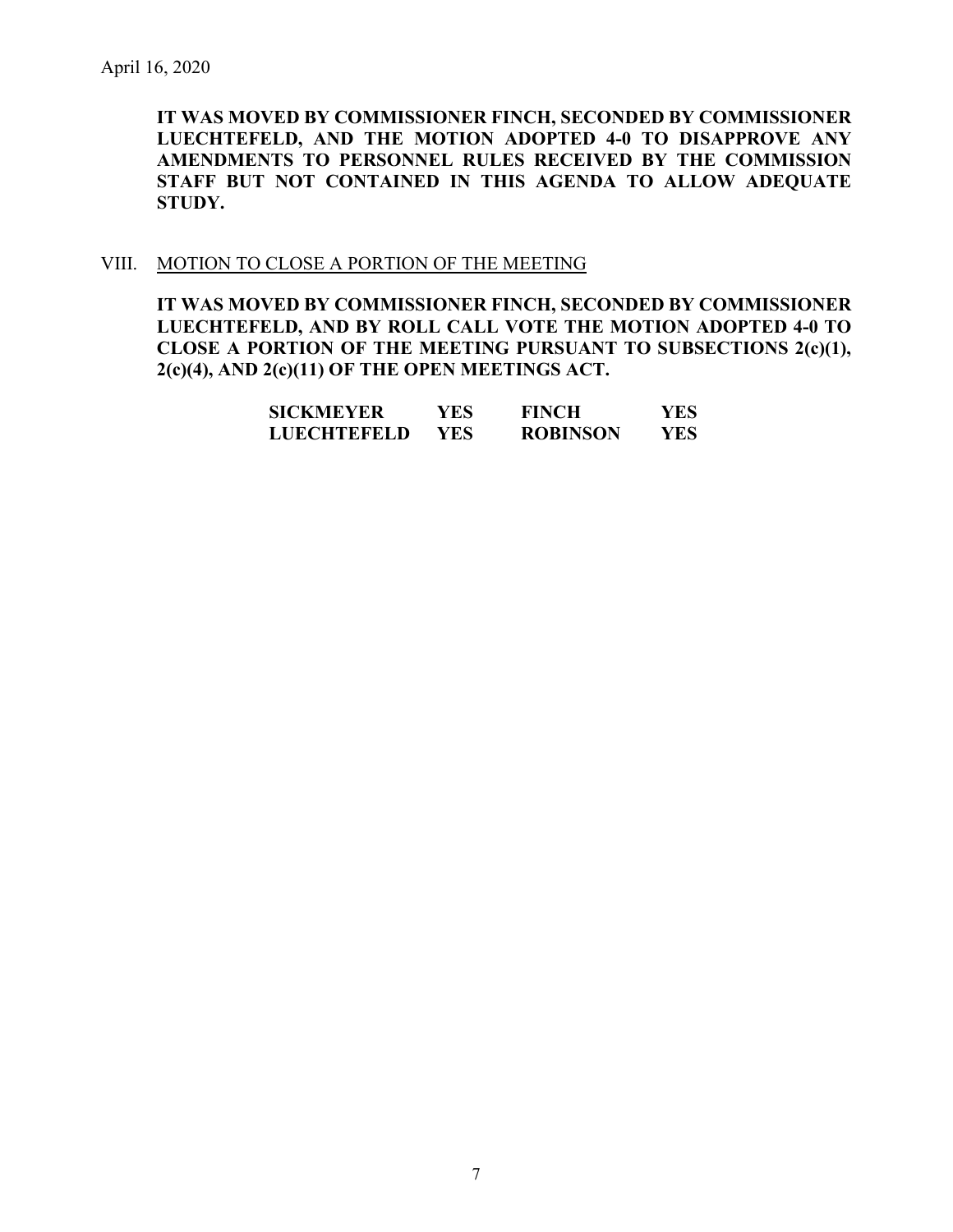### April 16, 2020

#### IX. RECONVENE THE OPEN MEETING

Upon due and proper notice, the regular open meeting of the Illinois Civil Service Commission was reconvened at 607 E. Adams Street, Suite 801, Springfield, IL at 11:20 a.m.

#### ROLL CALL AND CONFIRMATION OF A QUORUM

Chairman Timothy D. Sickmeyer (by telephone); G.A. Finch (by telephone), David Luechtefeld (by telephone), and Vivian Robinson (by telephone), Commissioners; Thomas Klein, Executive Director, Andrew Barris, Assistant Executive Director and Sabrina Johnson, Exemption Monitor.

### X. PUBLICLY ANNOUNCED DECISION RESULTING FROM APPEAL

#### **DA-6-20**

| Employee                | Michael L. Malone | Appeal Date                              | 8/07/19 |
|-------------------------|-------------------|------------------------------------------|---------|
| Agency                  | Corrections       | Decision Date                            | 4/03/20 |
| Appeal Type   Discharge |                   |                                          |         |
| ALJ.                    | Thomas Klein      | Proposal for Decision 15-day suspension. |         |

**IT WAS MOVED BY COMMISSIONER FINCH, SECONDED BY COMMISSIONER LUECHTEFELD, AND BY ROLL CALL VOTE OF 4-0 THE MOTION ADOPTED TO AFFIRM AND ADOPT THE PROPOSAL FOR DECISION OF THE ADMINISTRATIVE LAW JUDGE FOR THE REASONS SET FORTH IN THE PROPOSAL FOR DECISION.**

| <b>SICKMEYER</b>   | YES  | <b>FINCH</b>    | YES  |
|--------------------|------|-----------------|------|
| <b>LUECHTEFELD</b> | YES. | <b>ROBINSON</b> | YES. |

# XI. APPEALS TERMINATED WITHOUT DECISION ON THE MERITS

# **DA-36-20**

| Employee    | Michael D. Hanson | Appeal Date                         | 3/25/20                          |
|-------------|-------------------|-------------------------------------|----------------------------------|
| Agency      | Human Services    | Decision Date $\vert 4/10/20 \vert$ |                                  |
| Appeal Type | Discharge         | Proposal for                        | Dismissed subject to approval of |
| ALJ         | Thomas Klein      | Decision                            | Commission; withdrawn.           |

# **DA-37-20**

| Employee                | Krista Whitlock | Appeal Date   | 4/03/20                          |
|-------------------------|-----------------|---------------|----------------------------------|
| Agency                  | Corrections     | Decision Date | 4/10/20                          |
| Appeal Type   Discharge |                 | Proposal for  | Dismissed subject to approval of |
| ALJ                     | Thomas Klein    | Decision      | Commission; withdrawn.           |